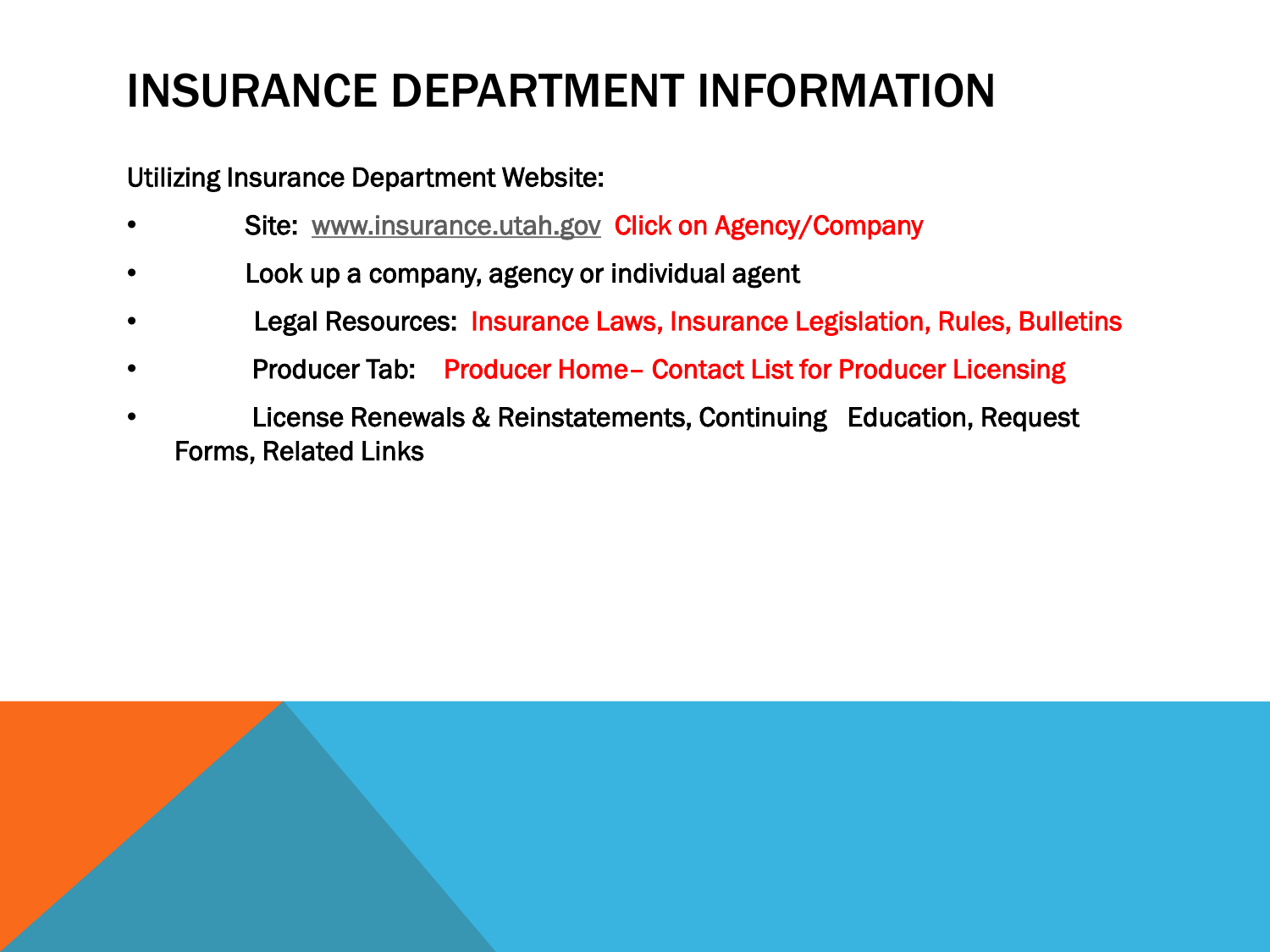# CONTINUING EDUCATION/LICENSING

Utilizing Sircon/Vertafore services:

- Site: [www.sircon.com/utah](http://www.sircon.com/utah) Select the option look up education courses/credits
- Options on Sircon and Producer Edge
- Track continuing education credits. It is recommended an agent track their CE credits on a regular basis throughout the two year renewal period.
- Search for continuing education courses. Search can be done by specific type of course ie: Classroom/Classroom Equivalent, Self Study, or by category ie: Ethics, Life, Health, Long Term Care, Annuity Training Property/Casualty, etc.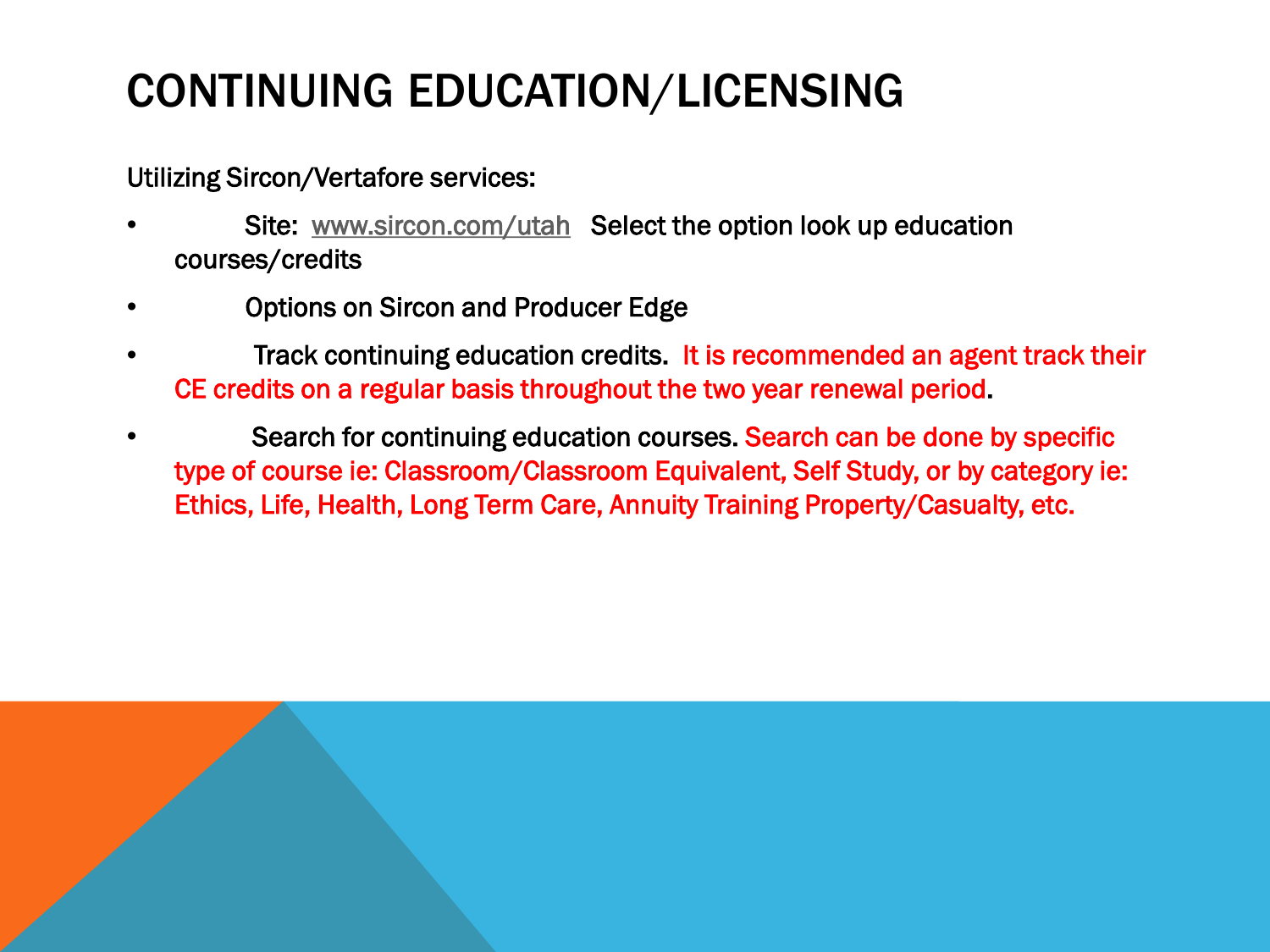## TOP 5 QUESTIONS/IMPORTANT POINTS OF INTEREST

- 1. If an individual insurance or agency license lapses one should be aware the individual associations to the agency must be re-established upon reinstatement of the license.
- 2. If continuing education has been completed for the current renewal, can additional CE be completed and roll over to the next renewal period? The answer is: additional CE hours do not roll over to the next renewal period.
- 3. Does continuing education courses need to be specific to the lines of authority held on the license? The answer is: approved CE courses can be taken in any line of authority for credit.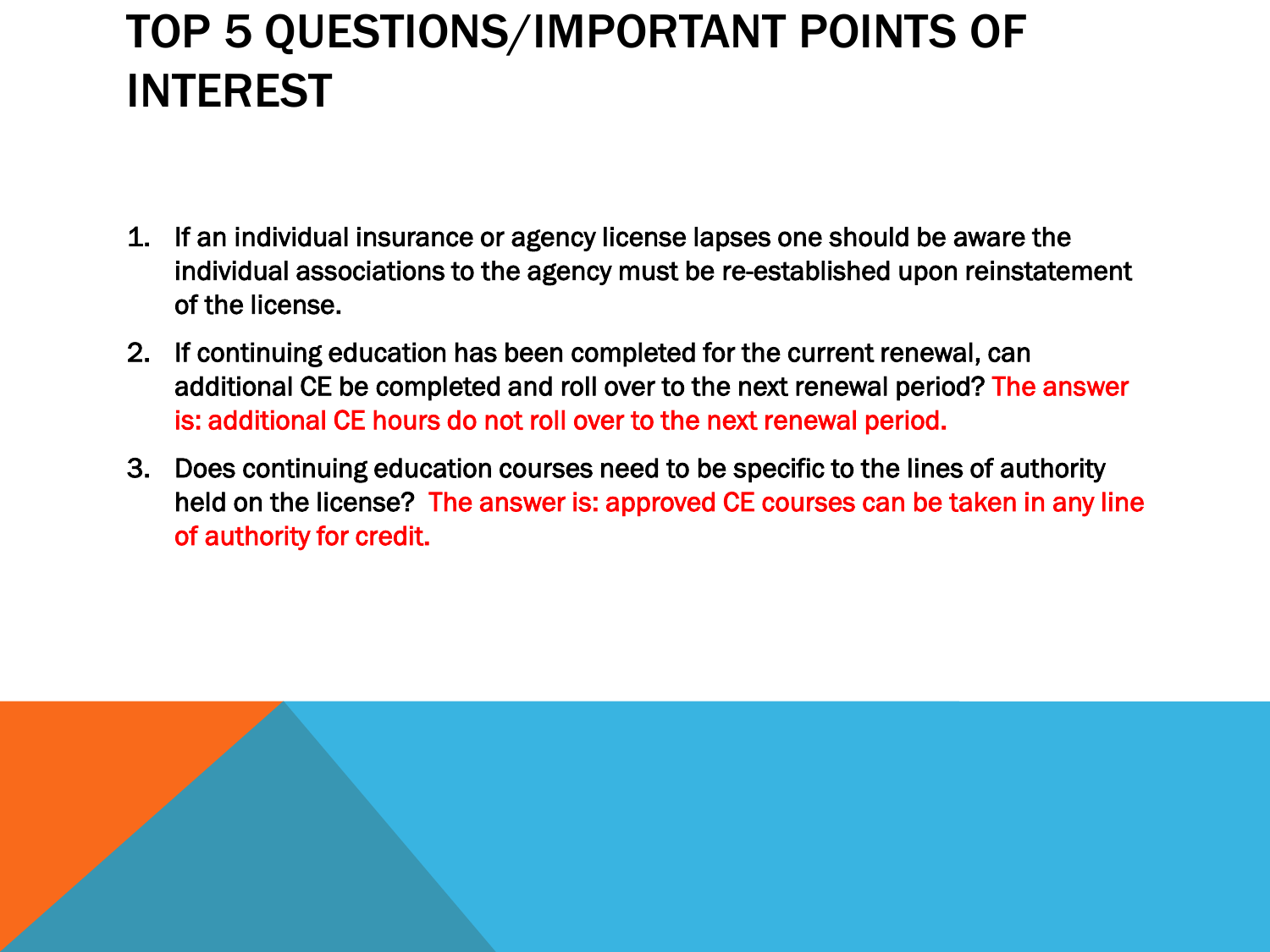## TOP 5 QUESTIONS/IMPORTANT POINTS OF INTEREST (CONTINUED)

- 4. If an agent holds one of the approved designations ie: CFP, CIC, CLU/ChFC as listed in our rule R590-142-4, how do they report their information to Sircon for renewal? The answer is: the agent will have an opportunity to attach their designation good standing letter with their license renewal while paying the renewal fees in Sircon. Specific instructions can be obtained by emailing Michael Covington at [mcovington@utah.gov](mailto:mcovington@utah.gov)
- 5. Be sure to obtain at least half of the total hours needed in classroom/classroom equivalent type courses. Also be cautious not to obtain more than half of the required hours from insurers. Fees are separate to the CE provider from the license renewal fee.